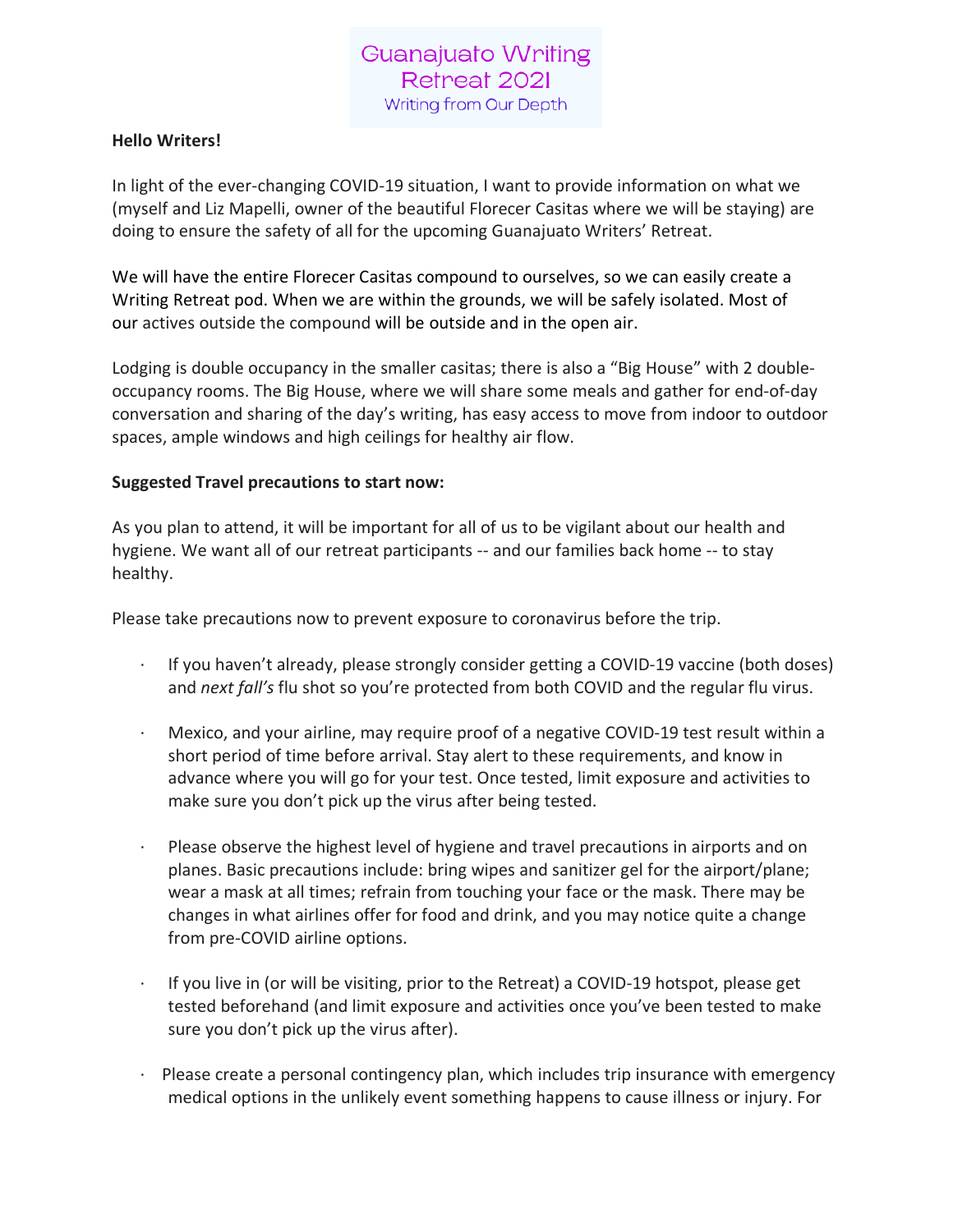# **Guanajuato Writing** Retreat 2021 Writing from Our Depth

ultimate preparedness, have a plan for what would happen if for some reason you might have to stay in Mexico for a time. (In addition to staying on in Guanajuato and exploring every nook and cranny of the stone alleyways and resting at the end of the day with a delicious margarita).

- · You may wish to enroll in the State Department's STEP program [\(https://step.state.gov/step/\)](https://nam10.safelinks.protection.outlook.com/?url=https%3A%2F%2Fstep.state.gov%2Fstep%2F&data=02%7C01%7C%7C9d5b7cbcf4ea404eedb008d7c6298712%7C84df9e7fe9f640afb435aaaaaaaaaaaa%7C1%7C0%7C637195753963278328&sdata=zC5W7FZRe3CCW%2BGbo3qGD4ezXLrTSNyTBuefysKzrQo%3D&reserved=0). This provides travel alerts and gives information about you to the U.S. Embassy or Consulate nearest to our destination.
- Please be aware that although we are here to make your trip more pleasant, ultimately you travel at your own risk. If you have underlying health conditions that make exposure exceptionally risky for you, you may wish to wait for another year's retreat.

### **Suggestions of items to bring:**

Zinc lozenges, protective face masks, an anti-mucus agent like mucinex, powerful cough syrup, cough drops.

### **Group Contingency plans:**

As a contingency for uncertain times, we are preparing for the possibility that the retreat may need to be postponed or cancelled, for the safety of all. With such a fluid situation, we will remain flexible and protective of guests' well-being, as well as mindful of risks of travel.

In addition to offering guidance on our own individual protections, we will communicate a collective group contingency plan prior to the trip. We want the entire group to be comfortable with the plan and collective actions, so please offer your feedback and suggestions, especially if you've traveled under similar conditions or are in the medical field.

### **Local resources for us while in Mexico:**

Guanajuato has a large US/Canadian expat community. It has several medical and dental care options that provide excellent and modern care

### [\(https://www.expatsinmexico.com/guanajuato-healthcare/\)](https://www.expatsinmexico.com/guanajuato-healthcare/).

The publicly owned Hospital General de Guanajuato is the city's general hospital. The hospital provides consultation services, outpatient surgery, X-rays and has various laboratories to process blood work as well as other medical tests and samples. Some other highly recommended private and public hospitals and clinics in the area are Centro Médico la Presa, Clinica Hospital Guanajuato ISSSTE and Centro de Salud Guanajuato.

In cases like this, transparency is important. We plan to include you in our thought processes. We would love to hear your thoughts on these precautions.